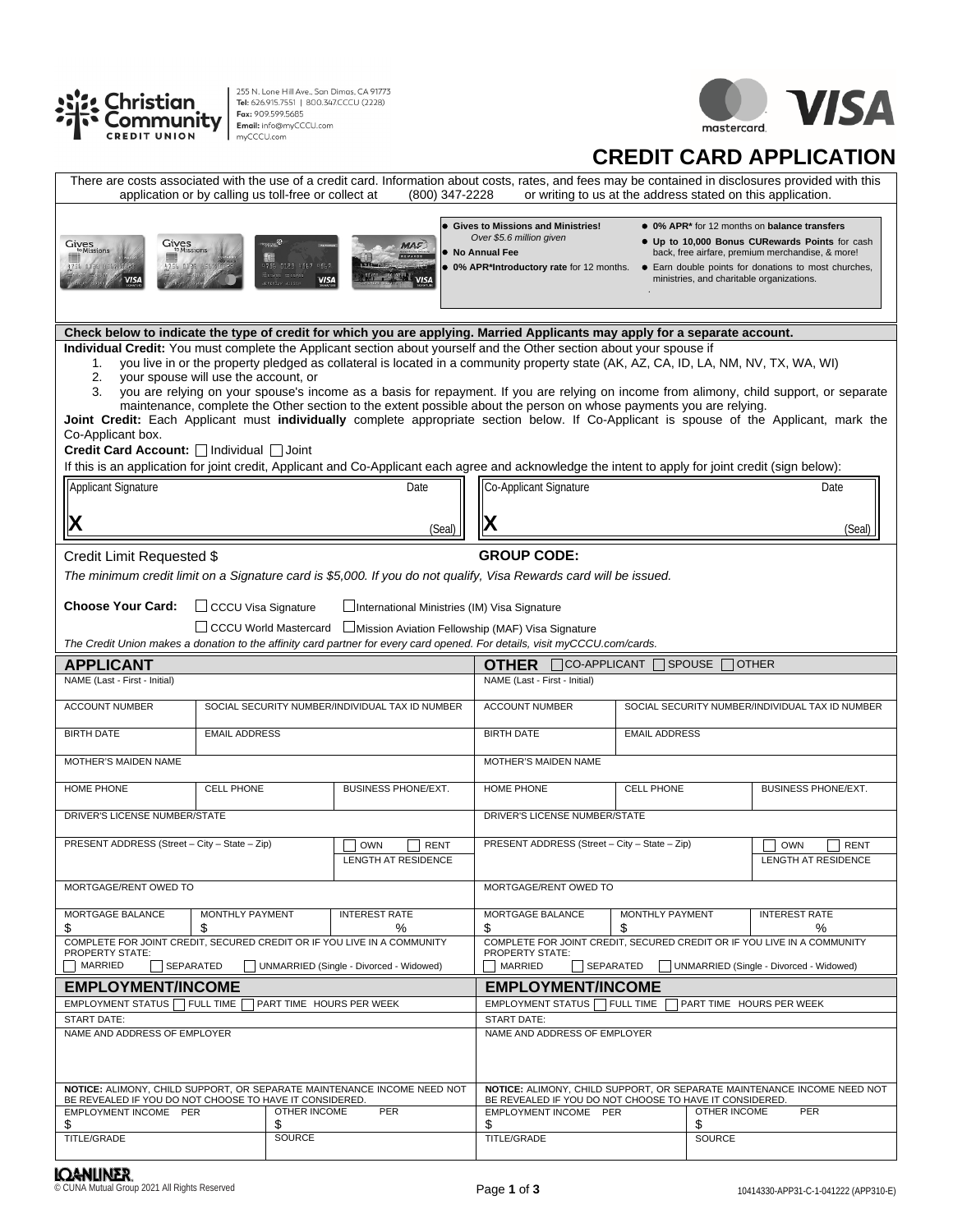| <b>Balance Transfer</b>                                                                                                                                                                                                                                                                                                                                                                                                                                                                                                                                                                                                                                                                                                                                                                                                                                                                                                                                                                                                                                                                                                                                                                                                                                                                                                                                                                                                                                                                                                                                                                                                                                                                                                                                                                                                                             | <b>Q</b> % APR introductory balance transfer rate for 12 months!                                                                                                                                                                                                                                                                                                                                                                                                                                                                                                                                                                                                                                                                                                                                                                                                                                                            |  |  |  |  |  |  |  |  |
|-----------------------------------------------------------------------------------------------------------------------------------------------------------------------------------------------------------------------------------------------------------------------------------------------------------------------------------------------------------------------------------------------------------------------------------------------------------------------------------------------------------------------------------------------------------------------------------------------------------------------------------------------------------------------------------------------------------------------------------------------------------------------------------------------------------------------------------------------------------------------------------------------------------------------------------------------------------------------------------------------------------------------------------------------------------------------------------------------------------------------------------------------------------------------------------------------------------------------------------------------------------------------------------------------------------------------------------------------------------------------------------------------------------------------------------------------------------------------------------------------------------------------------------------------------------------------------------------------------------------------------------------------------------------------------------------------------------------------------------------------------------------------------------------------------------------------------------------------------|-----------------------------------------------------------------------------------------------------------------------------------------------------------------------------------------------------------------------------------------------------------------------------------------------------------------------------------------------------------------------------------------------------------------------------------------------------------------------------------------------------------------------------------------------------------------------------------------------------------------------------------------------------------------------------------------------------------------------------------------------------------------------------------------------------------------------------------------------------------------------------------------------------------------------------|--|--|--|--|--|--|--|--|
| Yes! I want to save time & money with one low monthly payment. Transfer the following balance/s from my high-rate account/s to my low-<br>rate Visa Signature or World MasterCard. 0% APR for 12 months is only valid when balances are transferred during the first 60 days of account open<br>date. Thereafter, the APR varies based on creditworthiness. Balance transfers are cash advances with no grace period on finance charge. 0% APR<br>does not apply to other Christian Community Credit Union credit cards and loans. A balance transfer fee of 2% with a minimum of \$5.00 will apply.                                                                                                                                                                                                                                                                                                                                                                                                                                                                                                                                                                                                                                                                                                                                                                                                                                                                                                                                                                                                                                                                                                                                                                                                                                                |                                                                                                                                                                                                                                                                                                                                                                                                                                                                                                                                                                                                                                                                                                                                                                                                                                                                                                                             |  |  |  |  |  |  |  |  |
| Card Issuer:<br><u> 1989 - Johann Barbara, martxa alemaniar a</u>                                                                                                                                                                                                                                                                                                                                                                                                                                                                                                                                                                                                                                                                                                                                                                                                                                                                                                                                                                                                                                                                                                                                                                                                                                                                                                                                                                                                                                                                                                                                                                                                                                                                                                                                                                                   |                                                                                                                                                                                                                                                                                                                                                                                                                                                                                                                                                                                                                                                                                                                                                                                                                                                                                                                             |  |  |  |  |  |  |  |  |
| Card Account No.:                                                                                                                                                                                                                                                                                                                                                                                                                                                                                                                                                                                                                                                                                                                                                                                                                                                                                                                                                                                                                                                                                                                                                                                                                                                                                                                                                                                                                                                                                                                                                                                                                                                                                                                                                                                                                                   |                                                                                                                                                                                                                                                                                                                                                                                                                                                                                                                                                                                                                                                                                                                                                                                                                                                                                                                             |  |  |  |  |  |  |  |  |
|                                                                                                                                                                                                                                                                                                                                                                                                                                                                                                                                                                                                                                                                                                                                                                                                                                                                                                                                                                                                                                                                                                                                                                                                                                                                                                                                                                                                                                                                                                                                                                                                                                                                                                                                                                                                                                                     |                                                                                                                                                                                                                                                                                                                                                                                                                                                                                                                                                                                                                                                                                                                                                                                                                                                                                                                             |  |  |  |  |  |  |  |  |
| <u>State: Zip: Zip:</u><br>City:                                                                                                                                                                                                                                                                                                                                                                                                                                                                                                                                                                                                                                                                                                                                                                                                                                                                                                                                                                                                                                                                                                                                                                                                                                                                                                                                                                                                                                                                                                                                                                                                                                                                                                                                                                                                                    | City: <u>City:</u> City: City: City: City: City: City: City: City: City: City: City: City: City: City: City: City: City: City: City: City: City: City: City: City: City: City: City: City: City: City: City: City: City: City: City                                                                                                                                                                                                                                                                                                                                                                                                                                                                                                                                                                                                                                                                                         |  |  |  |  |  |  |  |  |
| Transfer Amount(\$500 minimum): \$                                                                                                                                                                                                                                                                                                                                                                                                                                                                                                                                                                                                                                                                                                                                                                                                                                                                                                                                                                                                                                                                                                                                                                                                                                                                                                                                                                                                                                                                                                                                                                                                                                                                                                                                                                                                                  | Transfer Amount(\$500 minimum): \$                                                                                                                                                                                                                                                                                                                                                                                                                                                                                                                                                                                                                                                                                                                                                                                                                                                                                          |  |  |  |  |  |  |  |  |
| The minimum monthly payment on this card is 3% of the outstanding balance, which may be higher than the payment on the account you are transferring.                                                                                                                                                                                                                                                                                                                                                                                                                                                                                                                                                                                                                                                                                                                                                                                                                                                                                                                                                                                                                                                                                                                                                                                                                                                                                                                                                                                                                                                                                                                                                                                                                                                                                                |                                                                                                                                                                                                                                                                                                                                                                                                                                                                                                                                                                                                                                                                                                                                                                                                                                                                                                                             |  |  |  |  |  |  |  |  |
| <b>STATE LAW NOTICE(S)</b><br>Notice to Nebraska Residents: A credit agreement must be in writing to be enforceable under Nebraska law. To protect you and us from any                                                                                                                                                                                                                                                                                                                                                                                                                                                                                                                                                                                                                                                                                                                                                                                                                                                                                                                                                                                                                                                                                                                                                                                                                                                                                                                                                                                                                                                                                                                                                                                                                                                                              |                                                                                                                                                                                                                                                                                                                                                                                                                                                                                                                                                                                                                                                                                                                                                                                                                                                                                                                             |  |  |  |  |  |  |  |  |
| misunderstandings or disappointments, any contract, promise, undertaking, or offer to forebear repayment of money or to make any other financial<br>accommodation in connection with this loan of money or grant or extension of credit, or any amendment of, cancellation of, waiver of, or substitution<br>for any or all of the terms or provisions of any instrument or document executed in connection with this loan of money or grant or extension of credit,<br>must be in writing to be effective.<br>Notice to New York Residents: New York residents may contact the New York State Department of Financial Services to obtain a comparative<br>listing of credit card rates, fees, and grace periods. New York State Department of Financial Services: 1-800-342-3736 or www.dfs.ny.gov.<br>Notice to Ohio Residents: The Ohio laws against discrimination require that all creditors make credit equally available to all creditworthy customers,<br>and that credit reporting agencies maintain separate credit histories on each individual upon request. The Ohio Civil Rights Commission administers<br>compliance with this law.<br>Notice to Wisconsin Residents: (1) No provision of any marital property agreement, unilateral statement under Section 766.59, or court decree<br>under Section 766.70 will adversely affect the rights of the Credit Union unless the Credit Union is furnished a copy of the agreement, statement or<br>decree, or has actual knowledge of its terms, before the credit is granted or the account is opened. (2) Please sign if you are not applying for this<br>account or loan with your spouse. The credit being applied for, if granted, will be incurred in the interest of the marriage or family of the undersigned.<br>Signature for Wisconsin Residents Only<br>Date<br>X<br>(Seal) |                                                                                                                                                                                                                                                                                                                                                                                                                                                                                                                                                                                                                                                                                                                                                                                                                                                                                                                             |  |  |  |  |  |  |  |  |
|                                                                                                                                                                                                                                                                                                                                                                                                                                                                                                                                                                                                                                                                                                                                                                                                                                                                                                                                                                                                                                                                                                                                                                                                                                                                                                                                                                                                                                                                                                                                                                                                                                                                                                                                                                                                                                                     |                                                                                                                                                                                                                                                                                                                                                                                                                                                                                                                                                                                                                                                                                                                                                                                                                                                                                                                             |  |  |  |  |  |  |  |  |
| <b>CREDIT CARD CONSENSUAL SECURITY INTEREST</b><br>You grant us a security interest in all individual and joint share and/or deposit accounts you have with us now and in the future to secure<br>your credit card account. Shares and deposits in an IRA or any other account that would lose special tax treatment under state or federal<br>law if given as security are not subject to the security interest you have given in your shares and deposits. You may withdraw these other<br>shares unless you are in default. When you are in default, you authorize us to apply the balance in these accounts to any amounts due. For<br>example, if you have an unpaid credit card balance, you agree we may use funds in your account(s) to pay any or all of the unpaid balance.<br>By signing or otherwise authenticating below, you are affirmatively agreeing that you are aware that granting a security interest is a                                                                                                                                                                                                                                                                                                                                                                                                                                                                                                                                                                                                                                                                                                                                                                                                                                                                                                                     |                                                                                                                                                                                                                                                                                                                                                                                                                                                                                                                                                                                                                                                                                                                                                                                                                                                                                                                             |  |  |  |  |  |  |  |  |
| condition for the credit card and you intend to grant a security interest.                                                                                                                                                                                                                                                                                                                                                                                                                                                                                                                                                                                                                                                                                                                                                                                                                                                                                                                                                                                                                                                                                                                                                                                                                                                                                                                                                                                                                                                                                                                                                                                                                                                                                                                                                                          |                                                                                                                                                                                                                                                                                                                                                                                                                                                                                                                                                                                                                                                                                                                                                                                                                                                                                                                             |  |  |  |  |  |  |  |  |
| Consensual Security Interest Acknowledgement and Agreement<br>Date                                                                                                                                                                                                                                                                                                                                                                                                                                                                                                                                                                                                                                                                                                                                                                                                                                                                                                                                                                                                                                                                                                                                                                                                                                                                                                                                                                                                                                                                                                                                                                                                                                                                                                                                                                                  | Consensual Security Interest Acknowledgement and Agreement<br>Date                                                                                                                                                                                                                                                                                                                                                                                                                                                                                                                                                                                                                                                                                                                                                                                                                                                          |  |  |  |  |  |  |  |  |
| X<br>(Seal)                                                                                                                                                                                                                                                                                                                                                                                                                                                                                                                                                                                                                                                                                                                                                                                                                                                                                                                                                                                                                                                                                                                                                                                                                                                                                                                                                                                                                                                                                                                                                                                                                                                                                                                                                                                                                                         | (Seal)                                                                                                                                                                                                                                                                                                                                                                                                                                                                                                                                                                                                                                                                                                                                                                                                                                                                                                                      |  |  |  |  |  |  |  |  |
|                                                                                                                                                                                                                                                                                                                                                                                                                                                                                                                                                                                                                                                                                                                                                                                                                                                                                                                                                                                                                                                                                                                                                                                                                                                                                                                                                                                                                                                                                                                                                                                                                                                                                                                                                                                                                                                     |                                                                                                                                                                                                                                                                                                                                                                                                                                                                                                                                                                                                                                                                                                                                                                                                                                                                                                                             |  |  |  |  |  |  |  |  |
| <b>SIGNATURES</b><br>By signing or otherwise authenticating below:<br>1.<br>credit report on you. It is a crime to willfully and deliberately provide incomplete or incorrect information in this application.<br>2.<br>Agreement and Disclosure.<br>Applicant's Signature<br>Date                                                                                                                                                                                                                                                                                                                                                                                                                                                                                                                                                                                                                                                                                                                                                                                                                                                                                                                                                                                                                                                                                                                                                                                                                                                                                                                                                                                                                                                                                                                                                                  | You promise that everything you have stated in this application is correct to the best of your knowledge. If there are any important changes<br>you will notify us in writing immediately. You authorize the Credit Union to obtain credit reports in connection with this application for credit<br>and for any update, increase, renewal, extension, or collection of the credit received and for other accounts, products, or services we may<br>offer you or for which you may qualify. You understand that the Credit Union will rely on the information in this application and your credit<br>report to make its decision. If you request, the Credit Union will tell you the name and address of any credit bureau from which it received a<br>You understand that the use of your card will constitute acknowledgment of receipt and agreement to the terms of the Consumer Credit Card<br>Other Signature<br>Date |  |  |  |  |  |  |  |  |
| (Seal)                                                                                                                                                                                                                                                                                                                                                                                                                                                                                                                                                                                                                                                                                                                                                                                                                                                                                                                                                                                                                                                                                                                                                                                                                                                                                                                                                                                                                                                                                                                                                                                                                                                                                                                                                                                                                                              | (Seal)                                                                                                                                                                                                                                                                                                                                                                                                                                                                                                                                                                                                                                                                                                                                                                                                                                                                                                                      |  |  |  |  |  |  |  |  |
|                                                                                                                                                                                                                                                                                                                                                                                                                                                                                                                                                                                                                                                                                                                                                                                                                                                                                                                                                                                                                                                                                                                                                                                                                                                                                                                                                                                                                                                                                                                                                                                                                                                                                                                                                                                                                                                     |                                                                                                                                                                                                                                                                                                                                                                                                                                                                                                                                                                                                                                                                                                                                                                                                                                                                                                                             |  |  |  |  |  |  |  |  |